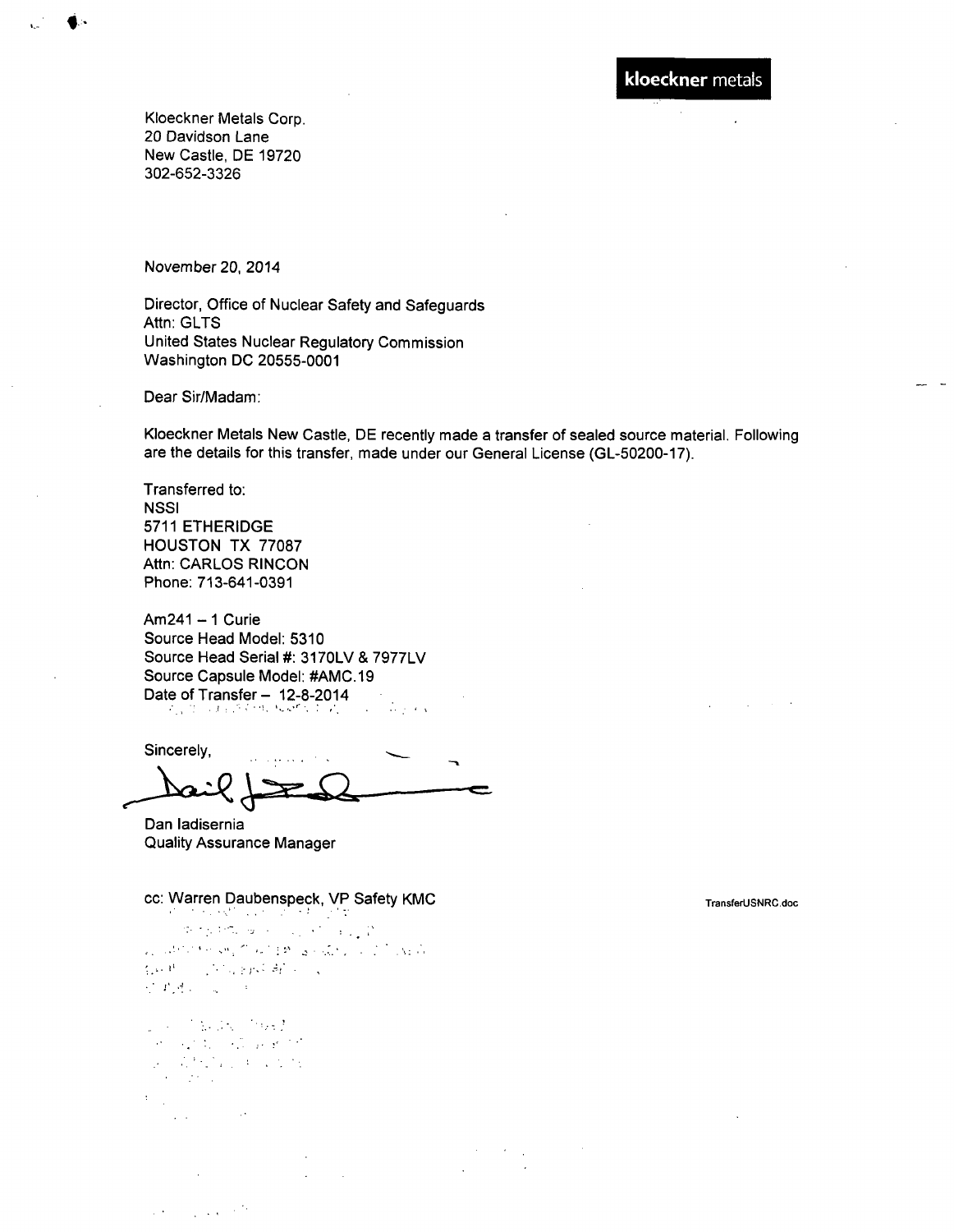## STRAIGHT BILL OF LADING Shipper No. \_2015-003<br>| ORIGINAL — NOT NEGOTIABLE

 $\lambda$ 

 $\overline{a}$ 

المعروف

Carrier No.

 $\mathcal{L}^{\pm}$ 

 $\overline{\phantom{a}}$ 

|                                                                     |           |                                                                                                                                                                                                                                                                                                                                                                                                                                                                                                                                                                                    | YRC                                                                                                                                                                                                                     |                                                                                               |                                                                                                                                                                                                                                                       |                                             | Date $\qquad \qquad \qquad$                           |                           |
|---------------------------------------------------------------------|-----------|------------------------------------------------------------------------------------------------------------------------------------------------------------------------------------------------------------------------------------------------------------------------------------------------------------------------------------------------------------------------------------------------------------------------------------------------------------------------------------------------------------------------------------------------------------------------------------|-------------------------------------------------------------------------------------------------------------------------------------------------------------------------------------------------------------------------|-----------------------------------------------------------------------------------------------|-------------------------------------------------------------------------------------------------------------------------------------------------------------------------------------------------------------------------------------------------------|---------------------------------------------|-------------------------------------------------------|---------------------------|
| Page $1$ of $1$                                                     |           |                                                                                                                                                                                                                                                                                                                                                                                                                                                                                                                                                                                    | (Name of carrier)                                                                                                                                                                                                       |                                                                                               | (SCAC)                                                                                                                                                                                                                                                |                                             |                                                       |                           |
| TO:<br>NSSI<br>Consignee Attn: Carlos Rincon                        |           | On Collect on Delivery shipments, the letters"COD" must appear before consignee's name or as otherwise provided in Item 430, Sec.1.                                                                                                                                                                                                                                                                                                                                                                                                                                                |                                                                                                                                                                                                                         | FROM:<br>Shipper Kloeckner Metals                                                             | LANS, LLC for U.S. DOE                                                                                                                                                                                                                                |                                             |                                                       |                           |
| Street 5711 Etheridge                                               |           |                                                                                                                                                                                                                                                                                                                                                                                                                                                                                                                                                                                    |                                                                                                                                                                                                                         | Street                                                                                        | 20 Davidson Ln                                                                                                                                                                                                                                        |                                             |                                                       |                           |
| State, TX                                                           |           |                                                                                                                                                                                                                                                                                                                                                                                                                                                                                                                                                                                    |                                                                                                                                                                                                                         | City<br>New Castle                                                                            |                                                                                                                                                                                                                                                       | State DE<br>$\mathsf{Zip Code}$ 19720       |                                                       |                           |
| City Houston                                                        |           |                                                                                                                                                                                                                                                                                                                                                                                                                                                                                                                                                                                    | Zip Code 77087                                                                                                                                                                                                          | 24 hr. Emergency Contact Tel. No. _                                                           |                                                                                                                                                                                                                                                       | $(505) 667 - 6211$<br>Vehicle               |                                                       |                           |
| Route                                                               |           |                                                                                                                                                                                                                                                                                                                                                                                                                                                                                                                                                                                    | <b>BASIC DESCRIPTION</b>                                                                                                                                                                                                |                                                                                               | <b>TOTAL QUANTITY</b>                                                                                                                                                                                                                                 | Number<br><b>WEIGHT</b>                     |                                                       | <b>CHARGES</b>            |
| No. of Units<br>& Container Type                                    | <b>HM</b> | Proper Shipping Name, Hazard Class UN or NA Number, Proper Shipping Name,<br>UN or NA Number, Packing Group or Hazard Class, Packing Group                                                                                                                                                                                                                                                                                                                                                                                                                                         |                                                                                                                                                                                                                         |                                                                                               | (Weight, Volume,<br>Galions, etc.)                                                                                                                                                                                                                    | (Subject to<br>Correction)                  | <b>RATE</b>                                           | (For Carrier<br>Use Only) |
| 1 Drum                                                              | RO        | UN3332, Radioactive Material, Type A Package,<br>Special Form, 7                                                                                                                                                                                                                                                                                                                                                                                                                                                                                                                   |                                                                                                                                                                                                                         |                                                                                               | 225 kg<br>$(500$ lbs $)$                                                                                                                                                                                                                              |                                             |                                                       |                           |
| Type A<br>Container                                                 |           | Solid, Oxide, 241Am, 74GBq, Radioactive White I<br><u>TYPE A. S100 SN: NWPS100-0006</u>                                                                                                                                                                                                                                                                                                                                                                                                                                                                                            |                                                                                                                                                                                                                         |                                                                                               |                                                                                                                                                                                                                                                       |                                             |                                                       |                           |
|                                                                     |           |                                                                                                                                                                                                                                                                                                                                                                                                                                                                                                                                                                                    |                                                                                                                                                                                                                         |                                                                                               |                                                                                                                                                                                                                                                       |                                             |                                                       |                           |
|                                                                     |           | ERG#164                                                                                                                                                                                                                                                                                                                                                                                                                                                                                                                                                                            |                                                                                                                                                                                                                         | YRC FREIGHT SHIPMENT STATUS CALL, 1-800-610-6500<br>05/21/14                                  | 118-004418-4                                                                                                                                                                                                                                          |                                             |                                                       |                           |
|                                                                     |           | Government Tender: G2914                                                                                                                                                                                                                                                                                                                                                                                                                                                                                                                                                           |                                                                                                                                                                                                                         | $\vec{a}$                                                                                     |                                                                                                                                                                                                                                                       |                                             |                                                       |                           |
|                                                                     |           | Quote #: 17068047                                                                                                                                                                                                                                                                                                                                                                                                                                                                                                                                                                  |                                                                                                                                                                                                                         | YRC Freight tariffs limit its liability. This shipment is subject to the terms and conditions | YRC Freight tariffs are incorporated herein (copies available upon request).                                                                                                                                                                          |                                             |                                                       |                           |
|                                                                     |           | ATRO #: 2015:17<br>RAC #: 14-167                                                                                                                                                                                                                                                                                                                                                                                                                                                                                                                                                   |                                                                                                                                                                                                                         |                                                                                               | of the Uniform Straight Bill of Lading as stated in the NMFC 100 series tariff.                                                                                                                                                                       |                                             |                                                       |                           |
|                                                                     |           | 3rd Party Billing:                                                                                                                                                                                                                                                                                                                                                                                                                                                                                                                                                                 |                                                                                                                                                                                                                         |                                                                                               |                                                                                                                                                                                                                                                       |                                             |                                                       |                           |
|                                                                     |           | Los Alamos National Laboratory<br>Bikini Atoll Rd, SM30<br>Los Alamos, NM 87545                                                                                                                                                                                                                                                                                                                                                                                                                                                                                                    |                                                                                                                                                                                                                         |                                                                                               |                                                                                                                                                                                                                                                       |                                             |                                                       |                           |
|                                                                     |           | Internal Reference: H9K2,2114,0300                                                                                                                                                                                                                                                                                                                                                                                                                                                                                                                                                 |                                                                                                                                                                                                                         |                                                                                               |                                                                                                                                                                                                                                                       |                                             |                                                       |                           |
|                                                                     |           |                                                                                                                                                                                                                                                                                                                                                                                                                                                                                                                                                                                    |                                                                                                                                                                                                                         |                                                                                               |                                                                                                                                                                                                                                                       |                                             |                                                       |                           |
|                                                                     |           | PLACARDS TENDERED: YES <b>COMPASS</b>                                                                                                                                                                                                                                                                                                                                                                                                                                                                                                                                              |                                                                                                                                                                                                                         | REMIT<br>C.O.D. TO:                                                                           |                                                                                                                                                                                                                                                       |                                             |                                                       |                           |
|                                                                     |           | Note - (1) Where the rate is dependent on value, shippers are required to state<br>specifically in writing the agreed or declared value of the property, as follows: "The<br>agreed or declared value of the property is hereby specifically stated by the shipper to                                                                                                                                                                                                                                                                                                              | I hereby declare that the contents of this<br>consignment are fully and accurately<br>described above by the proper shipping                                                                                            | <b>ADDRESS</b>                                                                                |                                                                                                                                                                                                                                                       | C.O.D. FEE.<br>PREPAID O                    |                                                       |                           |
| be not exceeding<br>provided by such provisions. See NMFC Item 172. |           | . per<br>(2) Where the applicable tariff provisions specify a limitation of the carrier's liability absent<br>a release or a value declaration by the shipper and the shipper does not release<br>the carrier's liability or declare a value, the carrier's liability shall be limited to the extent<br>(3) Commodities requiring special or additional care or attention in handling or stowing<br>must be so marked and packaged as to ensure safe transportation. See Section 2(e) of<br>item 360, Bills of Lading, Freight Bills and Statements of Charges and Section 1(a) of | name and are classified, packaged,<br>marked and labelled/placarded, and are<br>in all respects in proper condition for<br>transport according to applicable<br>international and national governmental<br>regulations. | COD<br>ollowing statement:<br>reight and all other lawful charges.                            | Amt: \$<br>Subject to Section 7 of the conditions, if this shipment is to be delivered to the<br>consignee without recourse on the consignor, the consignor shall sign the<br>The carrier shall not make delivery of this shipment without payment of | COLLECT D<br><b>TOTAL</b><br><b>CHARGES</b> | -\$<br>s<br><b>FREIGHT CHARGES</b><br>FREIGHT PREPAID | Check box if charges      |
| the Contract Terms and Conditions for a list of such articles.      |           | RECEIVED, subject to the classifications and tariffs in effect on the date of the issue of this Bill of Lading.<br>the property described above in apparent good order, except as noted (contents and condition of con-                                                                                                                                                                                                                                                                                                                                                            | Signature                                                                                                                                                                                                               |                                                                                               | (Signature of Consignor)<br>tination and as to each party at any time interested in all or any said property, that every service to be<br>performed hereunder shall be subject to all the bill of lading terms and conditions in the governing clas-  | except when box at<br>right is checked      |                                                       | are to be<br>collect      |
|                                                                     |           | tents of packages unknown), marked, consigned, and destined as indicated above which said carner<br>(the word carrier being understood throughout this contract as meaning any person or corporation in<br>possession of the property under the contract) agrees to carry to its usual place of delivery at said desti-<br>nation, if on its route, otherwise to deliver to another carner on the route to said destination. It is mutu-<br>ally agreed as to each carrier of all or any of, said property over all or any portion of said route to des-                           |                                                                                                                                                                                                                         | sincation on the date of shipment.<br>accepted for himself and his assigns.                   | Shipper hereby certiles that he is tamiliar with all the lading terms and conditions in the<br>governing classification and the said terms and conditions are hereby agreed to by the shipper and                                                     |                                             |                                                       |                           |
|                                                                     |           | SHIPPER LANS, LLC for U. S. DOE                                                                                                                                                                                                                                                                                                                                                                                                                                                                                                                                                    |                                                                                                                                                                                                                         | <b>CARRIER</b>                                                                                | $Ync$ $31117$                                                                                                                                                                                                                                         |                                             |                                                       |                           |
| PER<br>Frank Cocina                                                 |           |                                                                                                                                                                                                                                                                                                                                                                                                                                                                                                                                                                                    |                                                                                                                                                                                                                         | <b>PER</b>                                                                                    |                                                                                                                                                                                                                                                       |                                             |                                                       |                           |
| $(505)$ 412-7438<br>Permanent post-office address of shipper.       |           |                                                                                                                                                                                                                                                                                                                                                                                                                                                                                                                                                                                    |                                                                                                                                                                                                                         | DATE                                                                                          | STYLE F365-4 © 2003 LABELMASTER ® (800) 621-5808 www.labelmaster.com                                                                                                                                                                                  |                                             |                                                       |                           |
|                                                                     |           | PRINTED ON RECYCLED PAPER SOY INK                                                                                                                                                                                                                                                                                                                                                                                                                                                                                                                                                  |                                                                                                                                                                                                                         |                                                                                               |                                                                                                                                                                                                                                                       |                                             |                                                       |                           |
|                                                                     |           | ANTIGRAM IL MIGILI SE SILLE LA CATALLI ANNO 18 DI TALLATIK ILI ANNIKI. TIU A PAIRIN DIRIT ALL'ANTE ALL'ALLINI                                                                                                                                                                                                                                                                                                                                                                                                                                                                      |                                                                                                                                                                                                                         |                                                                                               |                                                                                                                                                                                                                                                       |                                             |                                                       |                           |

 $\sim$